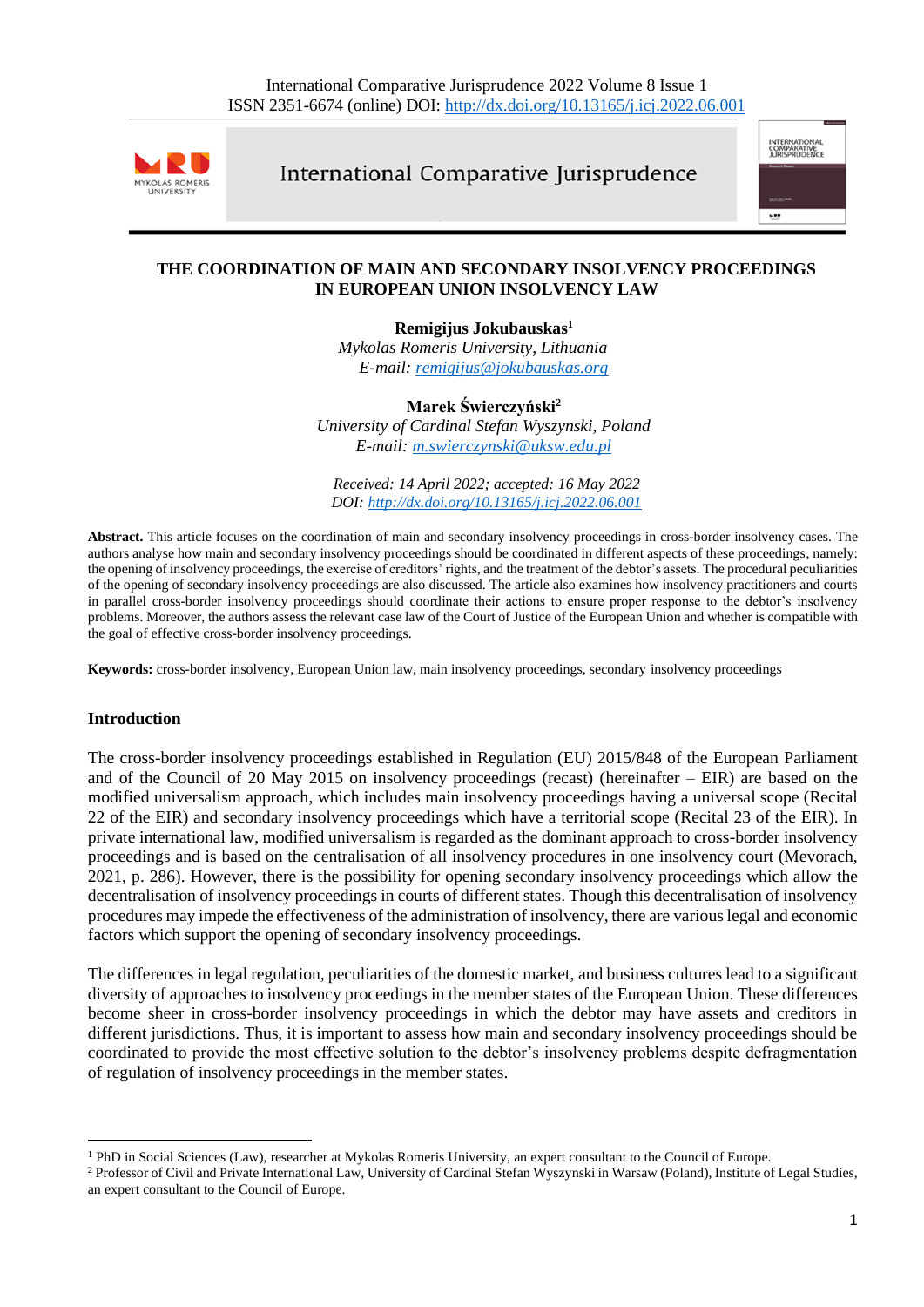The aim of this article is to analyse coordination between main and secondary insolvency proceedings through the means of cooperation and how it should ensure effective solutions to debtors' insolvency problems. The article focuses on the hypothesis that secondary insolvency proceedings serve not only to protect the interests of local creditors where secondary insolvency proceedings should be established, but also may contribute to the effective administration of the debtor's assets and the rescue of business in case of the opening of restructuring proceedings. However, the opening of secondary insolvency proceedings and complex coordination between the main and secondary insolvency proceedings raise a number of questions. Unsurprisingly, some authors argue that secondary proceedings may unnecessarily complicate the administration, because they cause coordination and boundary problems, and also increase costs (INSOL Europe, 2012, p. 78).

This article deals mostly with the procedural aspects of cross-border insolvency proceedings and does not examine other questions related to them, such as undertaking to avoid the opening of secondary proceedings as established in Article 36 of the EIR, since this would require a separate study and thus would fall out of the scope of the chosen methodology of this article. The article consists of four parts: first, it deals with requirements for the coordinated approach towards debtors' insolvency problems; second, it analyses the process of opening secondary insolvency proceedings; third, it assesses some specific problems related to cooperation between main and secondary insolvency proceedings (exercise of creditors' rights and treatment of the debtor's assets); and, fourth, it deals with the problems related to the treatment of the debtor's assets.

### **1. A coordinated approach to the debtor's insolvency problems**

The system of cross-border insolvency in the EU is based on the premise of effective main insolvency proceedings. The idea of one set of international insolvency proceedings of the debtor would correspond to the needs of the functioning of the domestic market and allow the defragmentation of insolvency proceedings to be avoided. However, the EIR also allows opening secondary insolvency proceedings in the member state of the establishment of the debtor. Thus, the EU insolvency regime "combines a universalist starting point with important territorial carve-outs and a possibility of opening secondary territorial proceedings" (Franken, 2014). Namely, the coordination of parallel main and secondary insolvency proceedings in different members states requires the search for the effective tools of coordination of different insolvency proceedings. However, the word "cooperation" is mentioned only four times in the EIR (Recital 3, 12, 20, 21), and the definition of this concept in cross-border insolvency proceedings remains unclear (Santen, 2015).

The first question related to coordination is the legal and economic needs of opening secondary insolvency proceedings. Recital 23 of the EIR establishes that the regulation permits the opening of secondary insolvency proceedings to *protect the diversity of interests*. The myriad of interests which can be protected by opening secondary insolvency proceedings is also reflected in Recital 40 of the EIR, pursuant to which secondary insolvency proceedings can serve different purposes, besides the protection of local interests. Thus, secondary insolvency proceedings relate not only to the protection of the local creditors of the member state in which they should be opened, but also other interests which are not specified in the EIR. The regulation does not specify which interests of the local creditors may be protected. This protection may be coupled with the need to ensure legal certainty and lawful expectations, which the local creditors are provided by the national law of the member state of establishment. The CJEU also rightly noted that the interests of the local creditors are "<…> the legitimate expectation of a creditor to be able to request the enforcement of a right in rem in respect of the assets of a debtor who is part of the establishment concerned, or to be granted other preferential rights, in accordance with the rules applicable in the Member State where that establishment is situated, since those rules were foreseeable for the creditor when the business relationship was established with the debtor" (*Burgo Group SpA v. Illochroma SA and Jérôme Theetten*, 2014, para. 37).

Protection of these creditors' interests aims to provide the necessary protection of specific rights which the creditors enjoy under the national law of the member state in which secondary insolvency proceedings should be opened and which would not be provided by the law of the member state in which main insolvency proceedings are opened. The interests of creditors in secondary insolvency proceedings relate to protection of the rights *in rem* to the assets which are located in the member state of establishment. This means that the insolvency law of such a member state is applicable to the debtor's assets located in this member state, and local creditors may maintain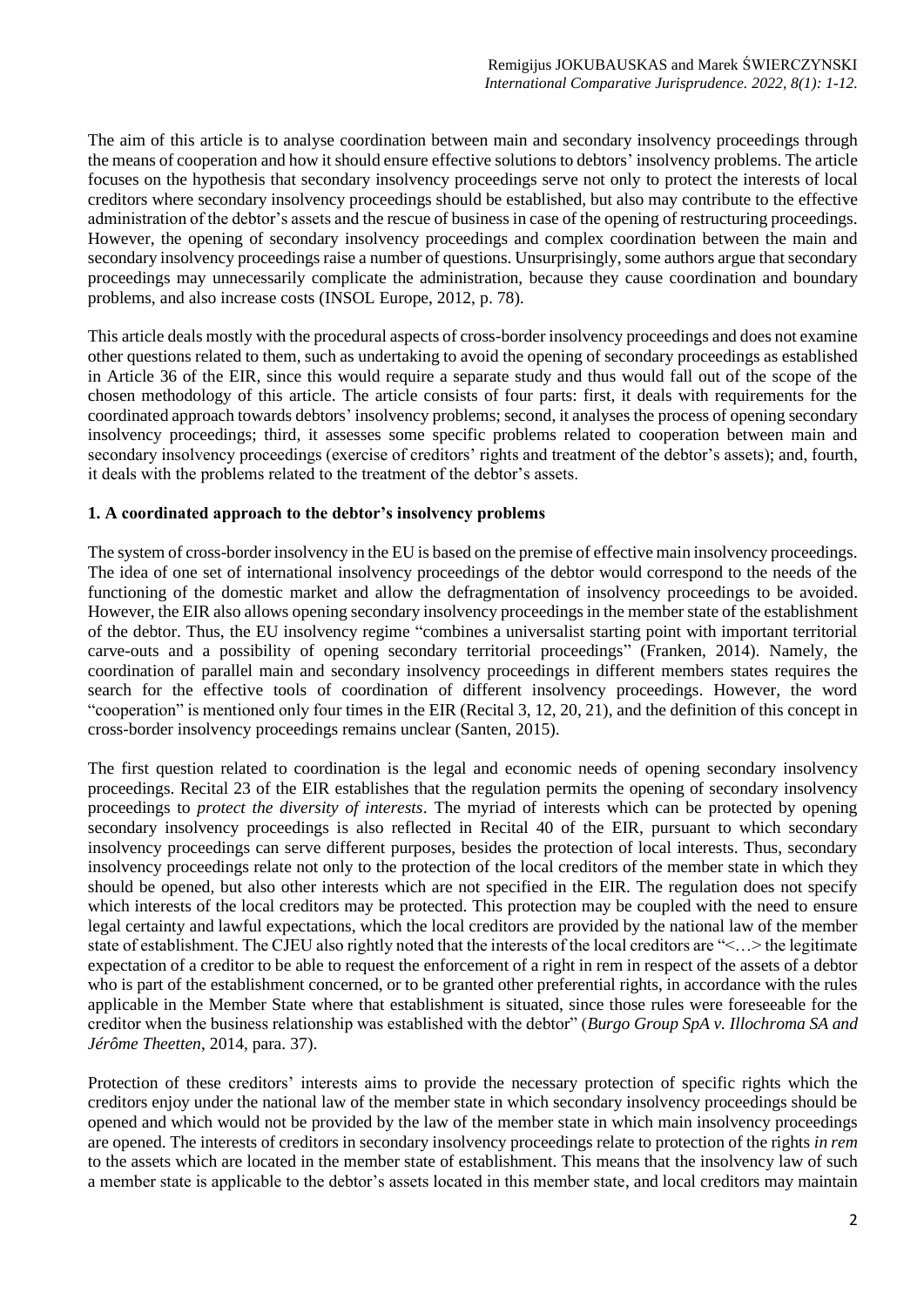all their rights and satisfy their claims. These creditors' interests in the proper exercise of the rights *in rem* are also reflected in the rules of the applicable law in cross-border cases, which establish the exception to the general rule of *lex concursus* since the opening of main insolvency proceedings shall not affect the exercise of rights *in rem* under *lex causae* (Article 8(1) of the EIR).

The CJEU also emphasized the protection of the preferential rights of the creditors. This is another reason for opening secondary insolvency proceedings, since the creditors which enjoy preferential treatment under the national law of the member state of establishment may lose their preferential rights under the law of the main insolvency proceedings. This preferential treatment is first important for the ranking of the creditors' claims and the order of their satisfaction. For instance, the creditor may enjoy preferential treatment by the law of the member state in which secondary insolvency proceedings should be opened and the claim would be satisfied in the first group of the creditors' ranking, but the law of the member state of the main insolvency proceedings may not recognize such creditors as preferential. In such a case, preferential creditors would seek the opening of secondary insolvency proceedings and satisfaction of the claims in the member state of establishment.

Furthermore, besides the protection of local creditors, secondary insolvency proceedings may serve other purposes. Some of the main justifications for opening secondary insolvency proceedings may be economic reasons, such as the need for the effective realization of the debtor's assets through administration. Though the EIR does not harmonize the material aspects of insolvency law, such as how the assets of the debtor should be treated, the treatment of the assets of the debtor is fundamental to effective insolvency proceedings. One the one hand, the EIR envisages the right to avoid the opening of secondary insolvency proceedings by giving the right to insolvency practitioners to provide a unilateral undertaking. According to Article 36(1) of the EIR, in order to avoid the opening of secondary insolvency proceedings, the insolvency practitioner in the main insolvency proceedings may give a unilateral undertaking in respect of the assets located in the member state in which secondary insolvency proceedings could be opened, such that when distributing those assets or the proceeds received as a result of their realisation, it will comply with the distribution and priority rights under national law that creditors would have if secondary insolvency proceedings were opened in that member state. On the other hand, the opening of secondary insolvency proceedings also serves towards the effective protection of the assets of the debtor, especially considering the applicable national law and the nature of the assets.

Another question which arises when analysing the need for coordinated solutions to the debtor's insolvency problems is: Which national insolvency proceedings of the member states may fall under the scope of them? It is established that only the national insolvency proceedings which are listed in Annex A of the EIR fall under the scope of the EIR (Article 1(1) of the EIR). In contrast to the previous EU insolvency regulation, the EIR establishes that secondary proceedings can be any national insolvency proceeding; they are not limited to windingup proceedings. This is a significant change regarding not only the goals of secondary insolvency proceedings, but also has implications on the domestic market, contributes to the rescue of business approach, and increases the chances of successful restructuring proceedings of viable businesses across the EU.

The problems of defragmentation of various types of main and secondary insolvency proceedings of the same debtor were analysed by the CJEU in the *Bank Handlowy* (2012) case, which revealed the shortcomings of the previous EU insolvency regulation proceedings and lack of coordinated solutions to the debtor's insolvency problems. The main question in this case was whether the opening of restructuring insolvency proceedings (*sauvegarde* proceedings in France, which aim to rescue a company) restricts the opening of liquidation (bankruptcy) proceedings of the establishment or of that company in another member state. In this case, the French court opened *sauvegarde* proceedings against the debtor on 1 October 2008. On 20 July 2009, the French court approved a rescue plan for the same debtor, under which debts would be paid off in instalments spread over 10 years and prohibiting the transfer of the undertaking situated in Poland and of certain defined assets belonging to the debtor. After opening insolvency proceedings in France, the Bank Handlowy (a creditor of the debtor) requested the court in Poland to open secondary insolvency proceedings against the debtor. The debtor contested that the opening of secondary proceedings in Poland should be dismissed, since such proceedings were contrary to the objectives and nature of the *sauvegarde* proceedings.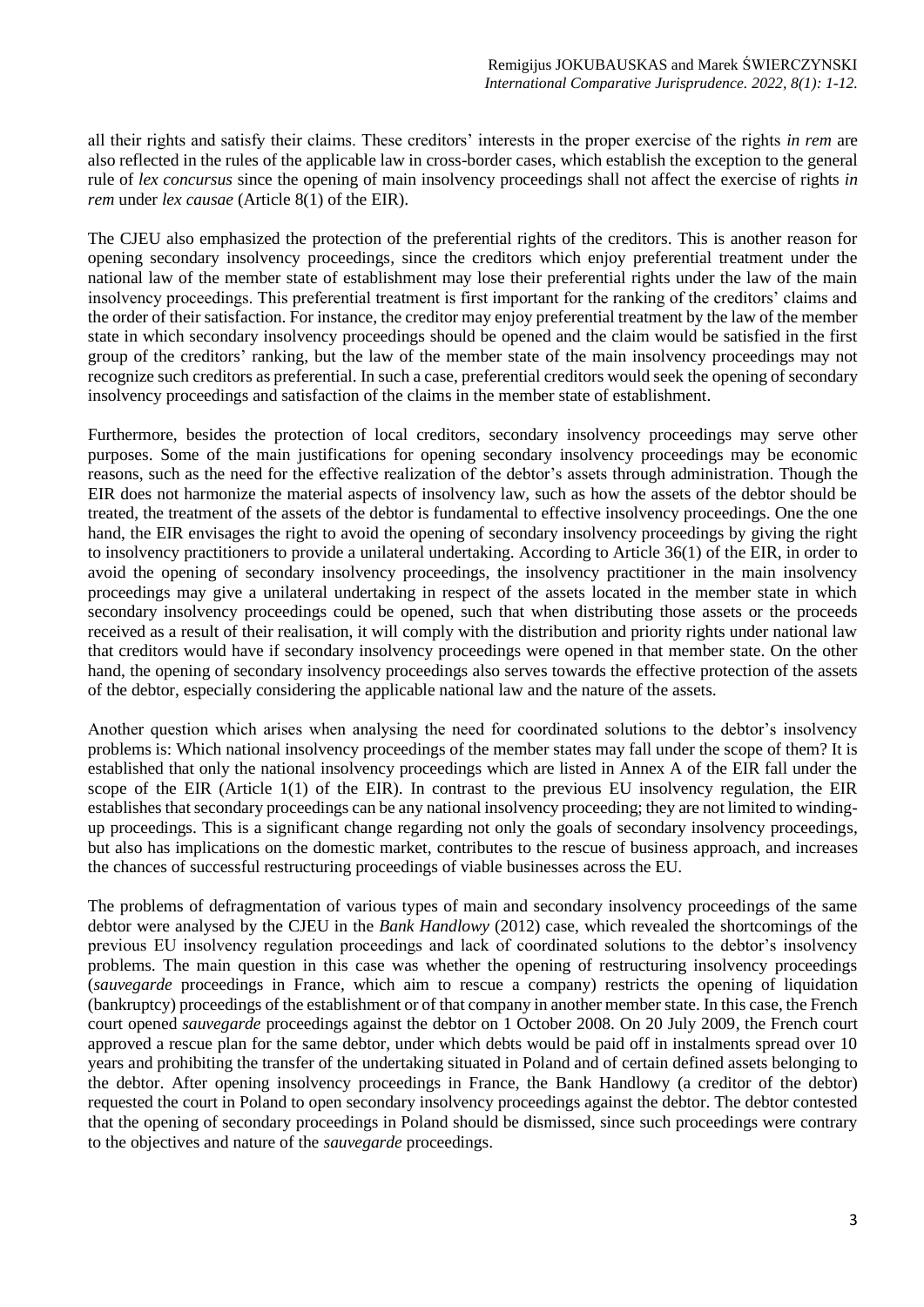In this case, the CJEU found that "<...> the court having jurisdiction to open secondary proceedings, should consider the objectives of the main proceedings and to take account of the scheme of the Regulation, which, <…> aims to ensure efficient and effective cross-border insolvency proceedings through mandatory coordination of the main and secondary proceedings guaranteeing the priority of the main proceedings" (*Bank Handlowy*, 2012, para. 62). It also established that "it is for the court having jurisdiction to open secondary proceedings to have regard to the objectives of the main proceedings and to take account of the scheme of the Regulation, in keeping with the principle of sincere cooperation" (*Bank Handlowy*, 2012, para. 63). Thus, the CJEU relied heavily on the principle of cooperation between the courts dealing with the insolvency problems of the same debtor and did not in principle oppose the opening of secondary insolvency proceedings (liquidation proceedings), though the main insolvency proceedings aimed towards the opposite goals (restructuring proceedings).

The *Bank Handlowy* case reveals the problems of different approaches to insolvency problems and the effectiveness of these proceedings, which, to some extent, are addressed in the EIR. In a case such as *Bank Handlowy*, when the main insolvency proceedings are restructuring and the courts in the member state of establishment opens liquidation proceedings, this creates vivid divergences and a lack of coordinated solutions to the insolvency problems of the debtor. Particularly problematic in such cases is the proper implementation of a restructuring plan (a rescue plan) when it involves the realisation of the assets of the establishment and (or) changes in the business activities of the establishment. Such situations could significantly undermine the effectiveness of restructuring proceedings and should be avoided. However, in the absence of legal tools to deal with such situations under the previous version of the EIR, the CJEU emphasized the importance of sincere cooperation between the courts of the member states, which shall be based on the implementation of the insolvency regulation and sincere cooperation. The EIR indeed addresses some of the issues which were raised in the *Bank Handlowy* case. Since the EIR no longer couples secondary insolvency proceedings with winding-up, this means that main and secondary insolvency proceedings can in essence have the same character. This is particularly important in rescue (restructuring) proceedings aiming primarily to rescue viable business. Thus, part of the problem raised in the *Bank Handlowy* case has been partly solved in the EIR.

Furthermore, it may happen that the insolvency proceedings start at liquidation proceedings, but during the course of the proceedings, the assets appear, additional financing is provided, and other measures are taken to restore the viability of the debtor. There can also be the opposite situation when, during restructuring proceedings, the debtor becomes even more indebted (illiquid) and the rescue plan fails. In such cases, insolvency law should provide effective mechanisms to convert insolvency proceedings into other types of insolvency proceedings to ensure protection of the interests of the company, creditors and other interested parties.<sup>3</sup> The need for effective tools for conversion of insolvency proceedings is also recognized in the international insolvency standards (UNCITRAL, 2005). Flexible conversion of insolvency proceedings is also needed in cross-border cases when, for instance, the debtor restores viability in the member state in which the main insolvency proceedings are opened, and the liquidation proceedings are opened as secondary insolvency proceedings. In such cases, restored viability of the debtor in the state in which the main insolvency proceedings are opened may be hampered by liquidation proceedings. Thus, a flexible approach towards the conversion of insolvency proceedings in cross-border matters is relevant. The need for effective tools to address insolvency problems is also reflected in the possibility of the conversion of secondary insolvency proceedings into national insolvency proceedings which are different than the original.

The EIR proposes solutions to the conversion problem. Article 51(1) of the EIR establishes that, at the request of the insolvency practitioner in the main insolvency proceedings, the court of the member state in which secondary insolvency proceedings have been opened may order the conversion of the secondary insolvency proceedings into another type of insolvency proceedings listed in Annex A, provided that the conditions for opening that type of proceeding under national law are fulfilled, that that type of proceeding is the most appropriate as regards the interests of the local creditors, and that it maintains coherence between the main and secondary insolvency proceedings. Article 51(2) of the EIR establishes that when considering the request referred to in paragraph 1, the court may seek information from the insolvency practitioners involved in both proceedings.

<sup>&</sup>lt;sup>3</sup> For instance, Article 81 of the Republic of Lithuania Law on Insolvency of Legal Persons allows termination of liquidation proceedings if the restructuring plan is confirmed, and the restructuring case is commenced.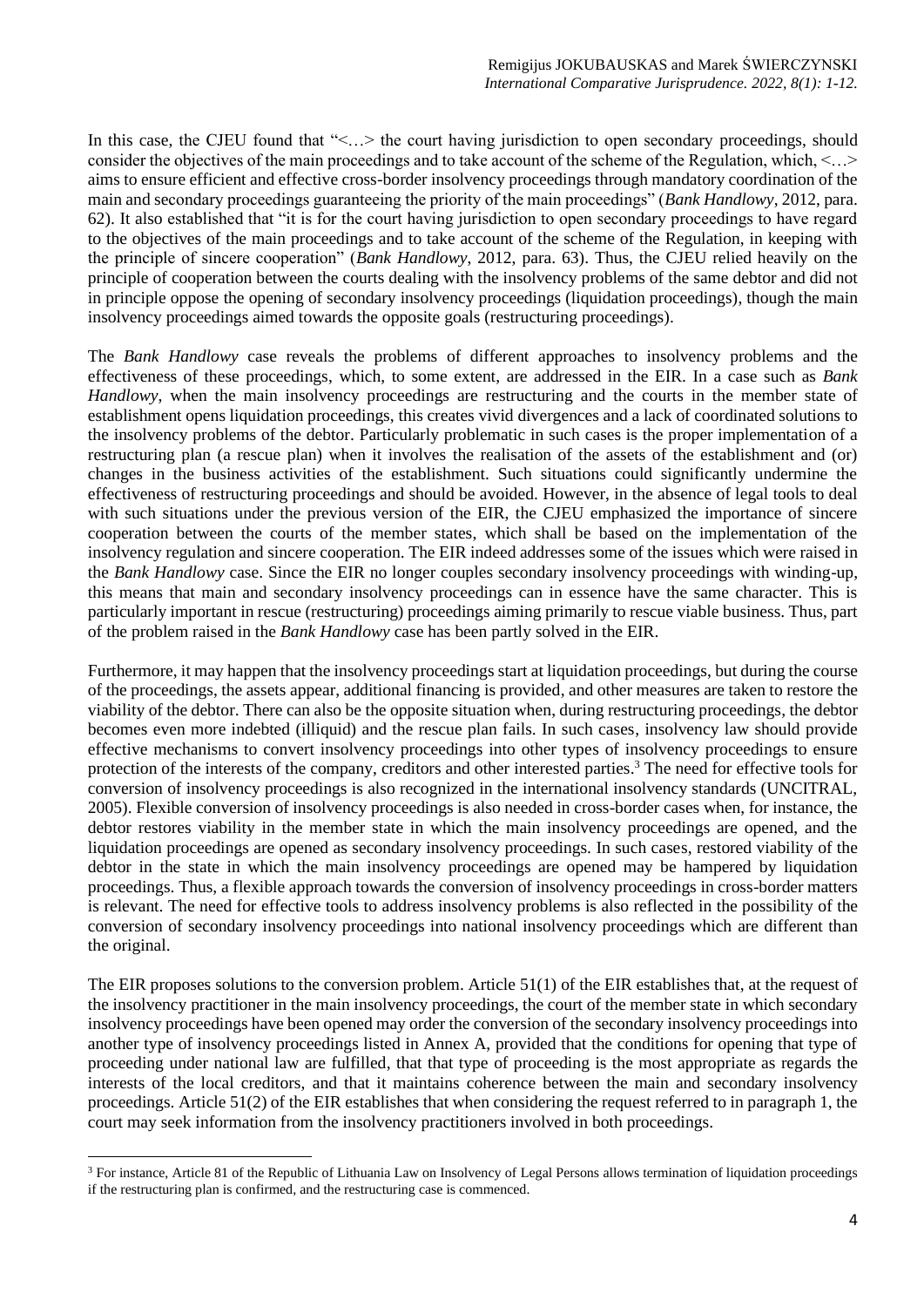The rationale of the rule laid down in Article 51(1) of the EIR is that when, for instance, liquidation proceedings are opened as secondary insolvency proceedings, they can be converted into rescue (restructuring) proceedings. There are cumulative conditions for such a conversion: i) the type of such proceedings should be listed in Annex A of the EIR; ii) the conditions for opening that type of proceedings under national law are fulfilled; and iii) that type of proceeding is the most appropriate as regards the interests of the local creditors and coherence between the main and secondary insolvency proceedings is maintained. The possibility to convert secondary insolvency proceedings is relevant and addresses the need for a flexible approach to deal with solvency problems in crossborder cases. However, such a conversion should not be automatic, and requires the coordination of main and secondary insolvency proceedings, which also requires cooperation between the courts and insolvency practitioners in both proceedings.

## **2. The procedure of opening secondary insolvency proceedings**

Opening insolvency proceedings is a complex question which requires not only legal, but also economic analysis of the debtor and the assessment of which type of insolvency proceedings (liquidation or restructuring) would be the most suitable in each situation. Opening secondary insolvency proceedings shall be effective, meaning that the decision to open them should be prompt, considering the different interests of the relevant interested persons.

The first question related to the opening of secondary insolvency proceedings is the right to request opening them and how it should be exercised. The persons having the right to request the opening of main insolvency proceedings are established only in the national law (the EIR does not regulate this question). However, the right to request the opening of secondary insolvency proceedings is regulated primarily by EU law. The persons empowered to request the opening of secondary insolvency proceedings are listed in Article 37(1) of the EIR, according to which, the opening of secondary insolvency proceedings may be requested by: (a) the insolvency practitioner in the main insolvency proceedings; or (b) any other person or authority empowered to request the opening of insolvency proceedings under the law of the Member State within the territory of which the opening of secondary insolvency proceedings is requested. This provision reveals that *locus standi* to request opening secondary insolvency proceedings is established by EU law (insolvency practitioner in the main insolvency proceedings) and the national law of the member state in which the secondary insolvency proceedings are sought to be opened (other persons). The question arises as to who should have *locus standi* to request the opening of secondary insolvency proceedings, since Article 37(1) of the EIR does not establish an exhaustive list of such persons.

The question of *locus standi* to request opening secondary insolvency proceedings was addressed by the CJEU in the *Burgo Group SpA* case. The court confirmed that the person who is empowered to seek the opening of secondary proceedings must be determined on the basis of the national law of the member state within the territory of which the opening of such proceedings is sought. However, since the national law should ensure effective application of EU insolvency law, the court emphasized that *locus standi* to request the opening of secondary proceedings cannot be restricted to creditors who have their domicile or registered office within the member state in whose territory the relevant establishment is situated, or to creditors whose claims arise from the operation of that establishment (*Burgo Group SpA v. Illochroma SA and Jérôme Theetten*, 2014, para. 51). Therefore, the national law regulating insolvency proceedings should not bar other interested persons from opening secondary insolvency proceedings. The broad scope of Article 37(1)(b) of the EIR suggests that not only creditors, but also other interested third parties, such as directors, shareholders of the company and other parties, may have the right to request the opening of secondary insolvency proceedings. This rationale is supported since, particularly in rescue (restructuring) proceedings, the directors and shareholders of the company may have significant incentives for opening secondary insolvency proceedings. Thus, the national laws on insolvency proceedings should not limit the right to request the opening of insolvency proceedings only to the creditors.

Another question related to opening of secondary insolvency proceedings is: Under which conditions should they be opened? Generally, opening insolvency proceedings requires a demonstration that the debtor is insolvent (or is encountering insolvency problems in case of imminent insolvency), but this is different when considering the opening of main insolvency proceedings. Pursuant to Article 34 of the EIR, debtors' insolvency shall not be re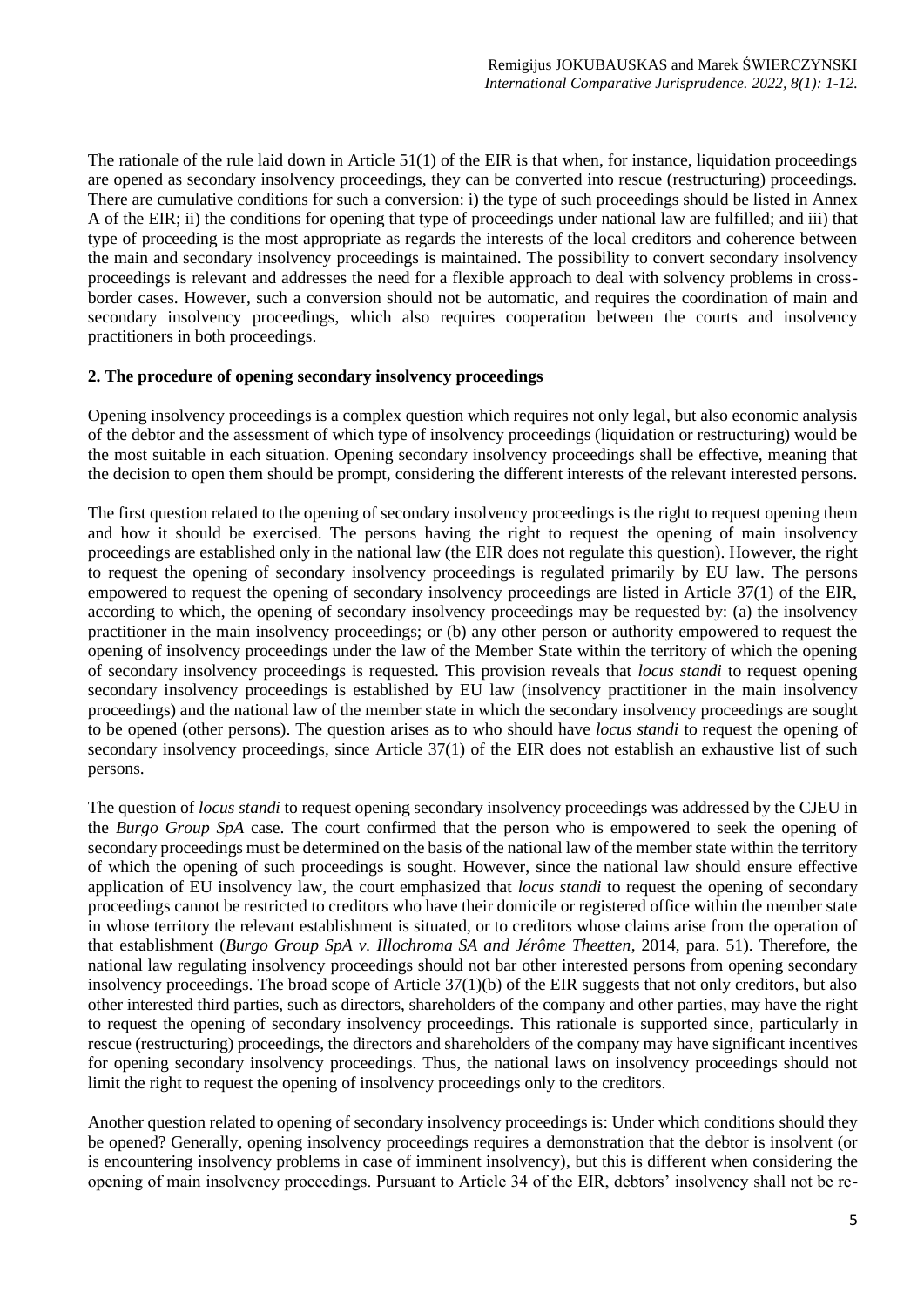examined in the Member State in which secondary insolvency proceedings may be opened. This rule codifies the previous case law of the CJEU, in which it was stated that the examination of the debtor's insolvency by the court having jurisdiction to open main proceedings is binding on any other courts before which an application to open secondary proceedings is submitted (*Bank Handlowy*, 2012, paras. 70, 74). This is an important procedural aspect of opening secondary insolvency proceedings since it does not require the establishment of the insolvency of the debtor because the debtor was already found insolvent in the member state where main insolvency proceedings were commenced.

The ground for opening secondary insolvency proceedings is establishment (Article 3(2) of the EIR), which is the economic and legal opposition of the centre of main interests, which in itself is the ground for opening main insolvency proceedings (Article 3(1) of the EIR). Pursuant to Article 2(1) of the EIR, establishment means any place of operations where a debtor carries out, or has carried out in the 3-month period prior to the request to open main insolvency proceedings, a non-transitory economic activity with human means and assets. The notion of establishment and the requirements for establishment are well defined in the case law of the CJEU (*Interedil*, 2011) and national case law (*Olympic Airlines SA*, 2015; Court of Appeal of Lithuania, 2021).

However, the question arises as to when the existence of establishment should be established. It may happen that after submission of a claim for opening secondary insolvency proceedings the establishment may be transferred to another member state, or may lose the necessary elements of being an establishment. Following the rationale of the *Staubitz* case, in which the CJEU found that the move of the debtor's centre of main interests after the lodgement of the request to open insolvency proceedings does not negate jurisdiction to open those proceedings (*Staubitz*, 2006, para. 29), one may argue that the later movement of establishment (loss of the elements of establishment) may not be relevant since the relevant date in such a case is the date of the filing for secondary insolvency proceedings.

To sum up, the opening of secondary insolvency proceedings may contribute to the effectiveness of insolvency proceedings since they may be not only liquidation, but also restructuring proceedings. The opening of secondary insolvency proceedings may also allow for the protection of the economic and legal interests of the local creditors, but may also contribute to the effective realization of the debtor's assets. This also means that the persons who have the right to apply for opening of secondary insolvency proceedings should not be limited to the insolvency administrator in the main insolvency proceedings and the local creditors, but should also include other persons who may have interests in such proceedings.

# **3. Coordination as the main element for effective insolvency proceedings**

Coordination between main and secondary insolvency proceedings is achieved by cooperation between courts and insolvency practitioners in both proceedings. Article 41(1) of the EIR establishes the general duty of cooperation of insolvency practitioners in cross-border insolvency cases. It states that the insolvency practitioner in the main insolvency proceedings and the insolvency practitioner or practitioners in secondary insolvency proceedings concerning the same debtor shall cooperate with each other to the extent that such cooperation is not incompatible with the rules applicable to the respective proceedings. The wording of this provision ("shall cooperate") indicates that insolvency practitioners have a duty to cooperate which may be limited to the national regulation of insolvency proceedings. Thus, this duty requires maximum cooperation between insolvency practitioners.

Article 41(2) of the EIR provides more specific duties of cooperation between insolvency practitioners. First, insolvency practitioners shall as soon as possible communicate to each other any relevant insolvency of the proceedings (Article 41(2)(a) of the EIR). Second, insolvency practitioners shall consider the possibility of restructuring of the debtor and in case of such possibility, elaborate and implement a restructuring plan (Article 41(2)(b) of the EIR). Third, insolvency practitioners shall coordinate the administration of the realisation or use of the debtor's assets and affairs (Article  $41(2)(c)$  of the EIR). The nature of these duties indicates that they have a continuous character and shall be exercised throughout the insolvency proceedings. Particularly important duties of cooperation which relate to the effectiveness of cross-border insolvency proceedings include analysis of the possibility of restructuring of the debtor, which allows a viable company to be rescued, and coordination of the realization of the debtor's assets.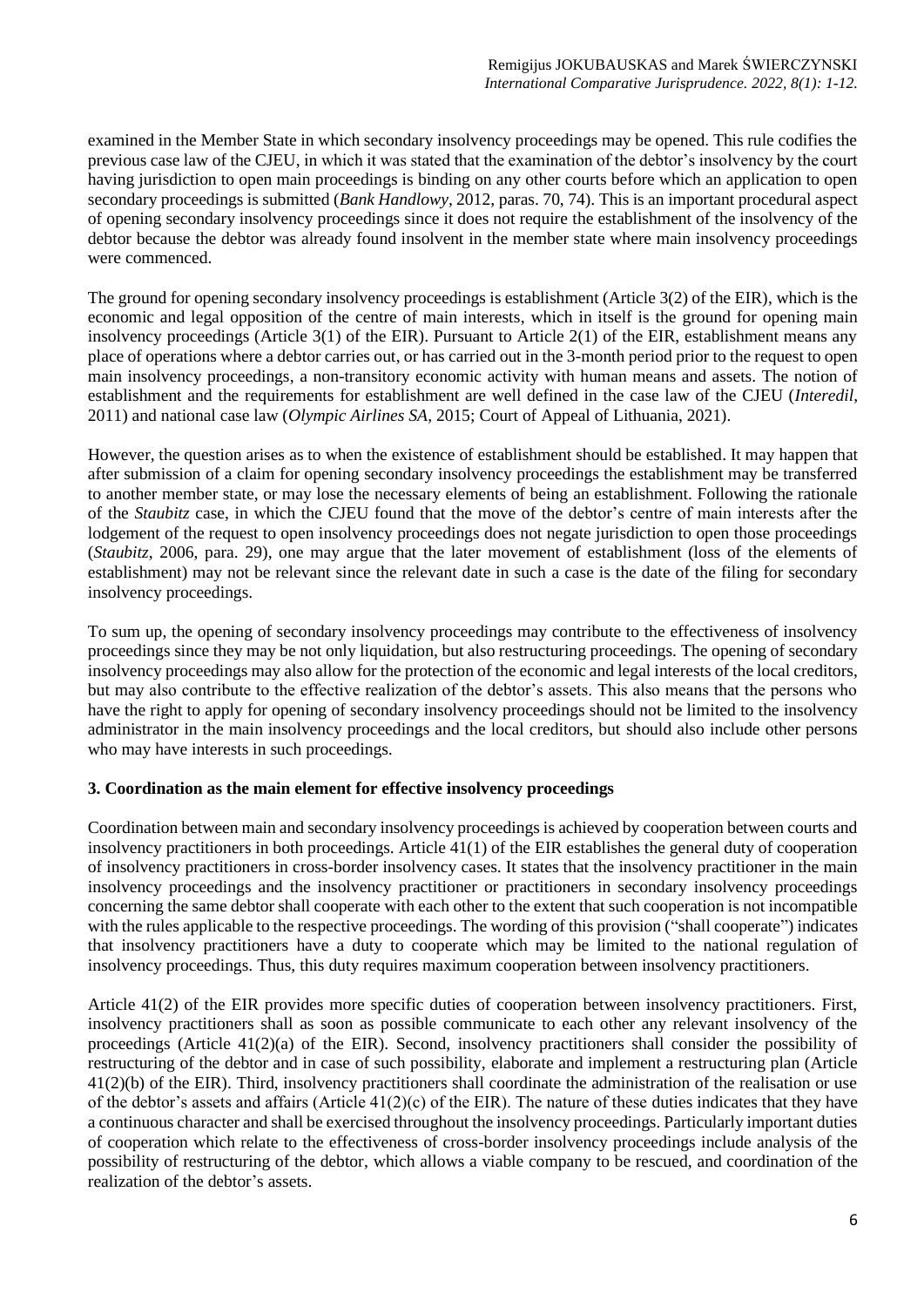The EIR also requires the courts hearing insolvency proceedings of the same debtor to cooperate. Article 42(1) of the EIR establishes the general duty of cooperation of courts in such cases. Similarly to the duty of cooperation of insolvency practitioners, this article also employs the imperative wording for cooperation ("shall cooperate"), and can also be limited only by national law. The duty of cooperation between courts has already been recognized in EU private international law and derives from primary EU law, namely Article 81 of the Treaty on the Functioning of the European Union. The rationale behind this rule is that the court which opened insolvency proceedings or before which the request to open insolvency proceedings is pending should cooperate with the courts from other member states which are in such a situation. Interestingly, in contrast to Article 41(1) of the EIR, Article 42(1) of the EIR establishes the purpose of such cooperation: facilitation of the coordination of main, territorial and secondary insolvency proceedings concerning the same debtor. However, the key word of this provision (cooperation) remains undefined. On the one hand, national courts always work as independent decision-making bodies; on the other, the EIR requires the courts to cooperate when making decisions in insolvency proceedings on the same debtor. Considering the importance of the independence of the courts, it seems that courts should not coordinate decisions. Instead, this requirement means that courts shall exchange information which may be relevant for other courts when making certain decisions.

The requirement to ensure efficient and effective cross-border insolvency proceedings is a clear indication that the national courts should cooperate in such cases and such cooperation aims to increase the overall efficiency of these proceedings. Some guidance as to how cooperation should take place was provided by the advocate general in the *Bank Handlowy* case, Kokkot, who noted that "<…> whether secondary proceedings are opened at all continues to be a matter for the decision of the court having jurisdiction. In making that decision too, it must take account of the objectives of the Regulation and the effects of the main proceedings, in particular whether the creditors who were involved in the main proceedings and who consented to a rescue plan would be able to evade their obligations under that plan by instituting secondary proceedings" (Opinion of Advocate General Kokkot, 2012, para. 68).

The answer to the question of the ways in which the courts should communicate is established in Article 42(3) of the EIR, which provides a non-exhaustive list of the possible ways of cooperation between the courts. Such ways could be: (a) coordination in the appointment of the insolvency practitioners; (b) communication of information by any means considered appropriate by the court; (c) coordination of the administration and supervision of the debtor's assets and affairs; (d) coordination of the conduct of hearings; and (e) coordination in the approval of protocols, where necessary. These examples of courts' cooperation indicate that the courts should coordinate resolution of one of the main actions in insolvency proceedings, such as the appointment of the insolvency practitioner and realization of the debtor's assets. All these actions may contribute to the search for the best solutions to tackle a debtor's insolvency problems.

Another novelty regarding the duty of cooperation in cross-border insolvency proceedings is the regulation of "protocols". Pursuant to Recital 49 of the EIR, such agreements and protocols may vary in form, in that they may be written or oral, and in scope, in that they may range from generic to specific, and may be entered into by different parties. Simple generic agreements may emphasize the need for close cooperation between the parties, without addressing specific issues, while more detailed, specific agreements may establish a framework of principles to govern multiple insolvency proceedings and may be approved by the courts involved, where the national law so requires. They may reflect an agreement between the parties to take, or to refrain from taking, certain steps or actions. Nevertheless, the legal nature of such agreements and protocols, the order of their conclusion and the consequences of not following them has already raised serious scepticism (CERIL Report, 2018). Though the courts have a duty to cooperate, it is doubtful that such agreements and protocols have a legal binding power or that sanctions may be applied for their violation. This is because, first, the EIR establishes that such cooperation may be carried out without the conclusion of agreements and conclusions. Second, such documents may reflect a common approach between the relevant stakeholders and may serve as a more concrete guidance as to how insolvency proceedings should be carried out, but it is unclear what actions can be taken if the courts fail to cooperate as established in the EIR. Should interested parties demand the courts to cooperate in insolvency proceedings? How should the independence of the court be guaranteed?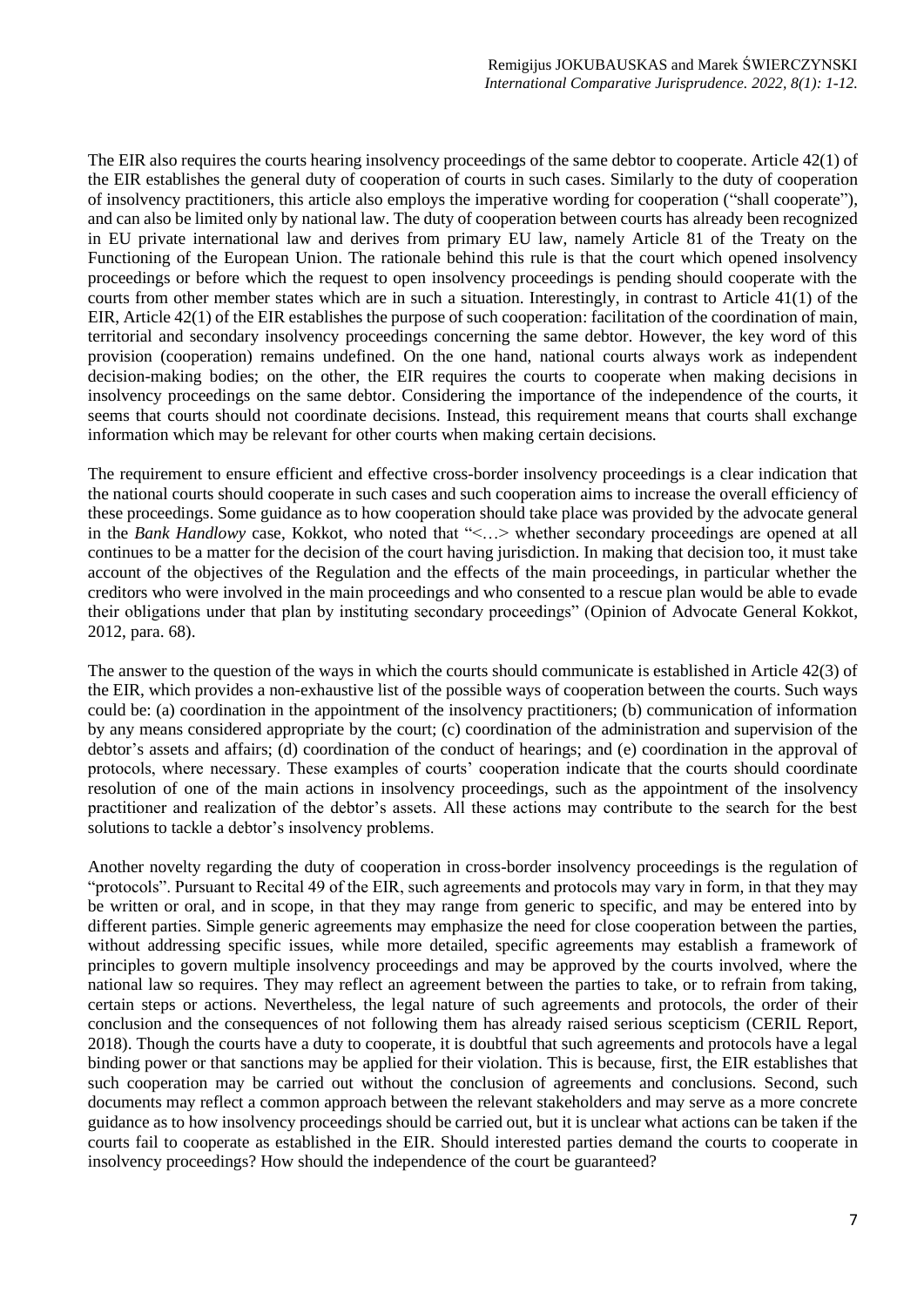Since of one of the aims of secondary insolvency proceedings is the protection of the interests of local creditors, opening these proceedings provides the right to the local creditors to lodge their claims and participate in the insolvency proceedings. This issue is also addressed in the EIR. Lodgement of creditors' claims in secondary insolvency proceedings is regulated in Article 45 of the EIR, which, to some extent, amended Article 32 of the previous EIR. Pursuant to Article 45 (1) of the EIR, any creditor may lodge its claim in the main insolvency proceedings and in any secondary insolvency proceedings. This article establishes the general right of the creditors in main and secondary insolvency proceedings to lodge claims in secondary insolvency proceedings. Article 45(2) of the EIR deals with the right of insolvency practitioners to lodge creditors' claims. The insolvency practitioners in the main and any secondary insolvency proceedings shall lodge in other proceedings claims which have already been lodged in the proceedings for which they were appointed, provided that the interests of creditors in the latter proceedings are served by doing so, subject to the right of creditors to oppose such lodgement or to withdraw the lodgement of their claims where the law applicable so provides. Article 45(3) of the EIR provides the right to insolvency practitioners to participate in insolvency proceedings as a creditor, in particular to attend creditors' meetings.

The problems of submission of creditors' claims in secondary insolvency proceedings and the applicable law were analysed in the recent *Alpine BAU* (2021) case. In this case, the court in Austria opened the main insolvency proceedings of Alpine BAU and appointed NK as a liquidator in 2013. In the same year, the court in Slovenia opened the secondary insolvency proceedings of Alpine BAU and, in their notice, noted that the submission of creditors' claims to the court was limited. On 30 January 2018, NK applied to the court in Slovenia to lodge claims from the main proceedings in the secondary insolvency proceedings. The court rejected that lodging of claims as being out of time pursuant to the national law.

The main question in the *Alpine BAU* case was around when the lodging of claims in secondary insolvency proceedings – which were already submitted in the main insolvency proceedings by the liquidator in the secondary insolvency proceedings – is subject to the provisions relating to the time limits for lodging claims and to the consequences of lodging claims out of time, established by the law of the member state of the opening of the secondary proceedings. Thus, the problem arose as to which law should be applicable to deal with the procedural questions of lodgement of the creditors' claims submitted in secondary insolvency proceedings when they are already submitted in the main insolvency proceedings.

The previous EU insolvency regulation did not establish time limits governing the lodging of claims in insolvency proceedings or the consequences of any lodging of such claims out of time. Article 55(6) of the EIR establishes that claims shall be lodged within the period stipulated by the law of the State on the opening of proceedings. In the case of a foreign creditor, that period shall not be less than 30 days following the publication of the opening of insolvency proceedings in the insolvency register of the State on the opening of proceedings. However, said provision is intended to apply to the claims lodged by foreign creditors, not insolvency practitioners.

The CJEU found that the consequences of a failure to respect the law of the member state on the opening of proceedings concerning the lodging of claims and, in particular, the time limits laid down in that regard must also be assessed on the basis of that law (*Alpine Bau*, 2021, para. 31). Though the answers to this part of the question are based on the principle of *lex concursus*, the Court also had to address the more complex questions raised by the insolvency practitioners in this case, namely: Should the insolvency practitioner in the main proceedings enjoy a special right to lodge, in the secondary insolvency proceedings, claims already lodged in the main proceedings for which they were appointed, without being subject to the time limits prescribed by the law of the member state in which the secondary proceedings were opened? The insolvency practitioner argued that such special treatment should be provided since the insolvency practitioner first has to await the verification and admission of claims in the main insolvency proceedings before lodging them in secondary proceedings.

The CJEU found that the time limits for the lodging of claims laid down by the law of the member state on the opening of the secondary proceedings in which they lodge the claims already lodged in the main proceedings for which they have been appointed cannot be ignored (*Alpine Bau*, 2021, para. 37). The findings of the CJEU were based on the principle of equal treatment (*pari passu*) of creditors and the role of insolvency administrator. First, the Court affirmed the importance of the principle of equal treatment of creditors in EU insolvency law (*Alpine*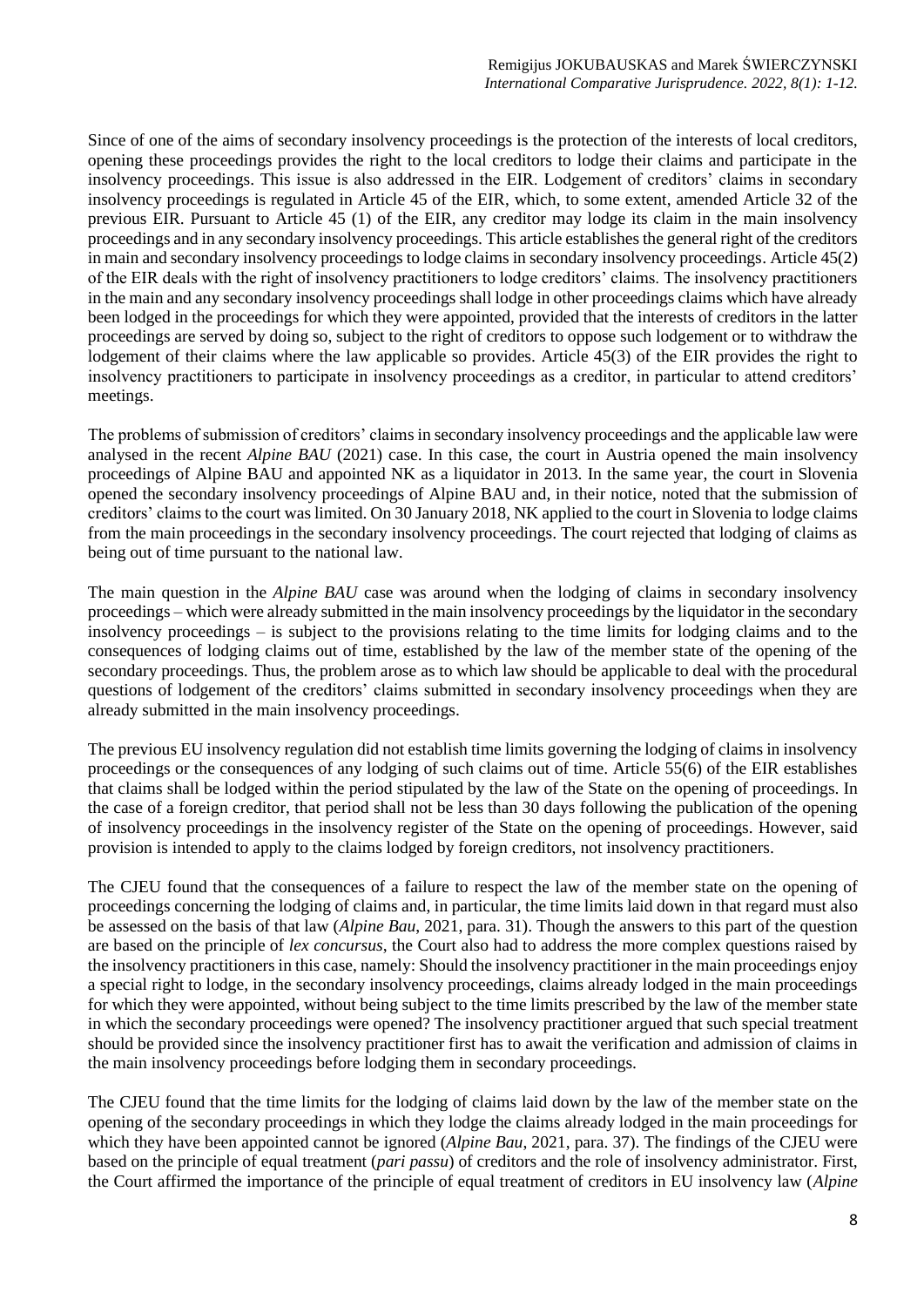*Bau*, 2021, para. 38). It established that if, in contrast to the creditors, an insolvency practitioner acting in the name and on behalf of the creditors disregarded the law of the member state of the opening of proceedings governing the time limits for the lodging of those claims, the creditors would be placed at a disadvantage compared with those whose claims were lodged by the liquidator in other related proceedings (*Alpine Bau*, 2021, para. 39). It also found that, in such a case, the creditors "<...> would benefit from a total absence of limitation period and would avoid any consequence of lodging claims out of time, it would result in unequal treatment which could lead to an unjustified infringement of the rights of a category of creditors" (*Alpine Bau*, 2021, para. 40). Furthermore, the CJEU did not accept the argument that the insolvency practitioner in the main insolvency proceedings should enjoy a more favourable legal status in the secondary insolvency proceedings, and that the court which opened main insolvency proceedings should verify and admit the claims. The fact that the liquidator in the main proceedings verified the claims in the light of the law applicable to the main proceedings is not *a priori* relevant for the verification of the same claims lodged in the secondary proceedings (*Alpine Bau*, 2021, para. 41). Therefore, the CJEU in *Alpine BAU* affirmed the importance of cooperation in cross-border insolvency cases and how the proper exercise of this principle contributes to the effective exercise of the creditors' rights.

### **4. The need for effective of treatment of the debtor's assets**

One of the aspects of the coordination of main and secondary insolvency proceedings is related to effective administration and realisation of the debtor's assets. Since insolvency proceedings deal with administration and the realisation of the debtor's assets, it is important to ensure that the maximum value of the debtor's assets is attained.

Since main and secondary insolvency proceedings can take place simultaneously, the question arises as to how the treatment of assets should be coordinated to achieve the most efficient treatment of them. Opening secondary insolvency proceedings triggers certain legal effects regarding the treatment of debtor's assets and applicable law (Article 35 of the EIR, Article 7 of the EIR). Pursuant to Article 20(1) of the EIR, the regulation isolates the assets which fall under the scope of secondary insolvency proceedings from the legal effect of the main proceedings (Bork, 2017, p. 223). Thus, the law of the main insolvency proceedings (*lex concursus*) is not applicable in secondary insolvency proceedings, and the treatment of the assets of the debtor located in that member state are regulated by the law of that member state. As was rightly pointed out in the Virgós & Schmit Report, "<…> once territorial proceedings have been opened, the direct powers of the liquidator in the main proceedings no longer apply to assets situated in the state of the opening of the territorial proceedings. The liquidator in the territorial proceedings has exclusive powers over those assets" (Virgós & Schmit, 1996, para. 163). Though the insolvency practitioner in main insolvency proceedings does not enjoy exclusive power over the treatment of assets in the member state in which secondary insolvency proceedings are opened, this still requires proper cooperation between insolvency practitioners appointed in both proceedings (Article 41 of the EIR).

Recital 23 of the EIR establishes that the effects of secondary insolvency proceedings are limited to the assets located in that member state. The same rule is reiterated in Article 2(2) and Article 34 of the EIR. This rule of effects of secondary insolvency proceedings is well recognized in cross-border insolvency law. For instance, the restriction of the effects of secondary insolvency proceedings only to assets of the state in which these proceedings are opened is also recognized in Article 28 of the UNCITRAL Model Law on Cross-Border Insolvency (1997).

Nevertheless, the EIR establishes a few peculiarities to this rule. First, upon request from the insolvency practitioner in the main insolvency proceedings, the court which opened the secondary insolvency proceedings shall stay the process of realisation of assets in whole or in part. In addition, the court of secondary insolvency proceedings may require the insolvency practitioner to take any suitable measure to guarantee the interests of the creditors in the secondary insolvency proceedings and of individual classes of creditors. Such a stay of the process of realisation of assets may be ordered for up to 3 months, and may be continued or renewed for similar periods (Article 46(1) of the EIR). Thus, the temporal stay of realisation of the debtor's assets located in the territory of the member state in which secondary insolvency proceedings are opened may be applied. Second, in case secondary proceedings involve liquidation, the insolvency practitioner shall immediately transfer any assets remaining to the insolvency practitioner in the main insolvency proceedings (Article 49 of the EIR). This rule means that in case all local creditors' claims are satisfied, the debtor's assets should be used in main insolvency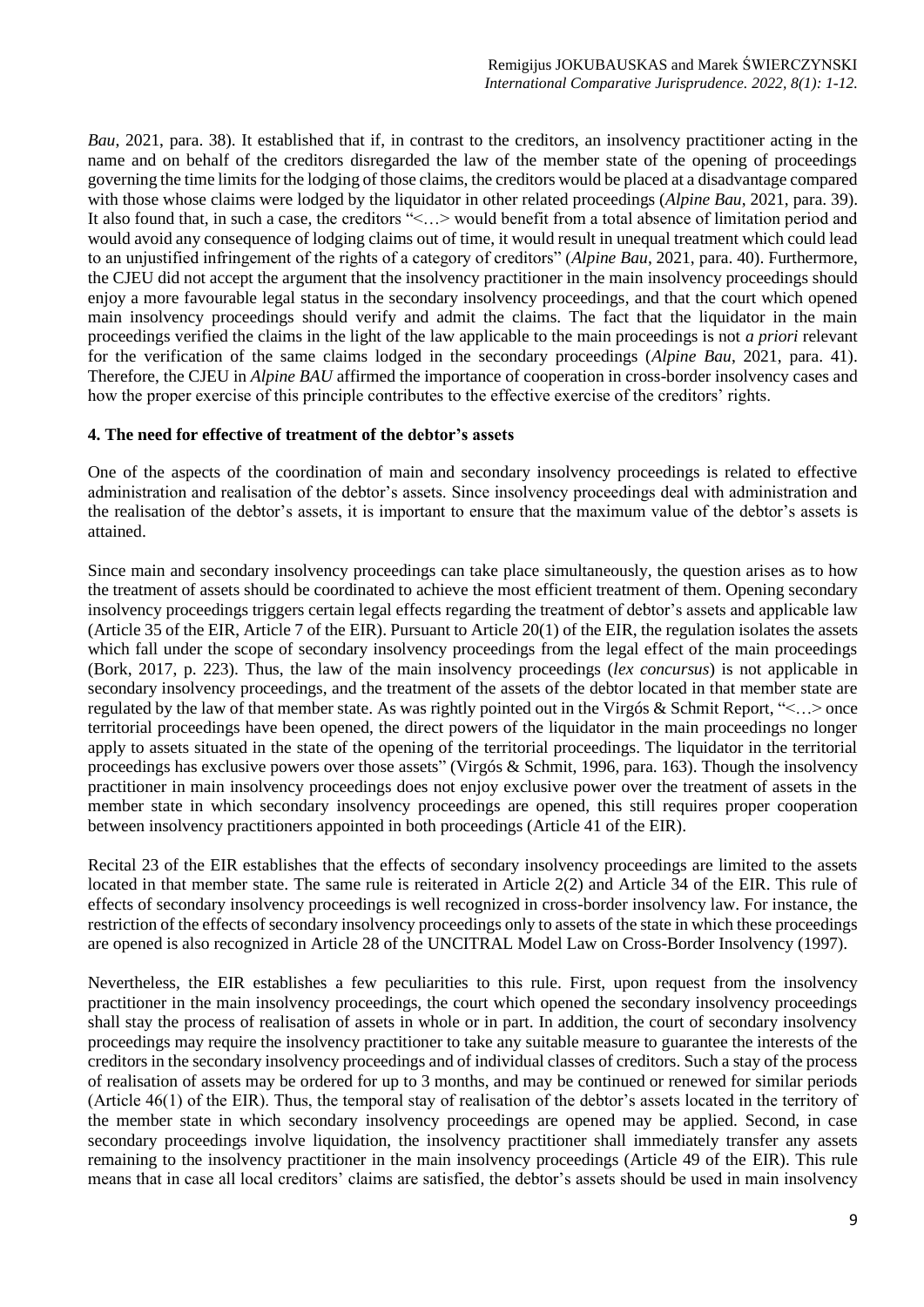proceedings to satisfy the claims of other creditors, and the insolvency practitioner does not have the right to use the remaining assets for other purposes, such as to give them to the shareholders of the company. The exercise of this duty also requires effective cooperation between the insolvency practitioners and both insolvency proceedings.

Another problematic question exists regarding the treatment of assets and the allocation of international jurisdiction between the court hearing main and secondary insolvency proceedings when the actions to determine the legal status and (or) ownership of the assets are submitted to the courts in different member states. In the *Nortel Networks SA* (2015) case, an action seeking a declaration that specified assets fall within secondary insolvency proceedings was submitted. The question arose as to whether such an action is a related action, and whether it falls under the jurisdiction of the court of the member state in which secondary insolvency proceedings have been opened.

First, the CJEU found that the courts of the member state in which the secondary insolvency proceedings were opened also have the right to hear actions related to insolvency proceedings. Considering the peculiarities of secondary insolvency proceedings, the court found that the courts of the member state within the territory of which secondary insolvency proceedings have been opened enjoy the jurisdiction to hear related actions *in so far as those actions relate to the debtor's assets that are situated within the territory of that State* (*Nortel Networks SA*, 2015, paras. 32–33). Thus, the court confirmed the territorial limits of the secondary insolvency proceedings over the assets.

Second, the Court supported the view that such an action to determine whether the specific assets fall within the scope of secondary insolvency proceedings relates to protection of the interests which are protected in secondary insolvency proceedings (*Nortel Networks SA*, 2015, paras. 32–37). Therefore, the CJEU found that "<…> the courts of the member state in which secondary insolvency proceedings have been opened have jurisdiction to rule on the determination of the debtor's assets falling within the scope of the effects of those proceedings" (*Nortel Networks SA*, 2015, para. 38).

Third, the question of exclusive or concurrent jurisdiction to hear such an action should have been answered. On the one hand, the court of the member state in which the main insolvency proceedings have been opened has jurisdiction to hear all claims (related actions) related to the treatment of the assets of the debtor. On the other, this is also logically the case for the courts of the member state in which secondary insolvency proceedings have been opened since they directly deal with the questions which relate to the assets in the territory of that member state. The CJEU found that the courts which opened main and secondary insolvency proceedings share jurisdiction to determine the assets of the debtor by stating that "<…> the courts of the Member State in which secondary insolvency proceedings have been opened have jurisdiction, **concurrently** with the courts of the Member State in which the main proceedings have been opened, to rule on the determination of the debtor's assets falling within the scope of the effects of those secondary proceedings" (*Nortel Networks SA*, 2015, para. 46, emphasis added).

Thus, the rationale of the Court is that such related action can be submitted to the courts of the member state in which the main insolvency proceedings have been opened or the court of the member state in which secondary insolvency proceedings have been opened. Such a conclusion leads to further procedural ambiguities and problems of coordination. Though the CJEU was right to conclude that, as in the *Nortel Networks SA* case, courts of the member states in which main and secondary insolvency proceedings have been opened may have jurisdiction to hear such actions according to the goals of both proceedings, this triggers problems in determining how to deal with the hearing of the same claim before the courts of these member states and enforcement of judgments. This may happen, for instance, when the insolvency practitioners of both proceedings institute such hearings in different member states. Since the EIR lacks any rules on *lis pendens* of similar claims, such concurrent litigation may result in different judgments on the same subject matter and the problems of irreconcilability of judgments. Such a situation may jeopardize the effectiveness of cross-border insolvency proceedings.

The CJEU, though acknowledging these problems, failed to provide a more concrete solution to avoid concurrent litigation and instead opened the doors for procedural ineffectiveness and the defragmentation of disputes. One solution to such a problem could be the application of the *lis pendens* rule (first-in-time approach), which is firmly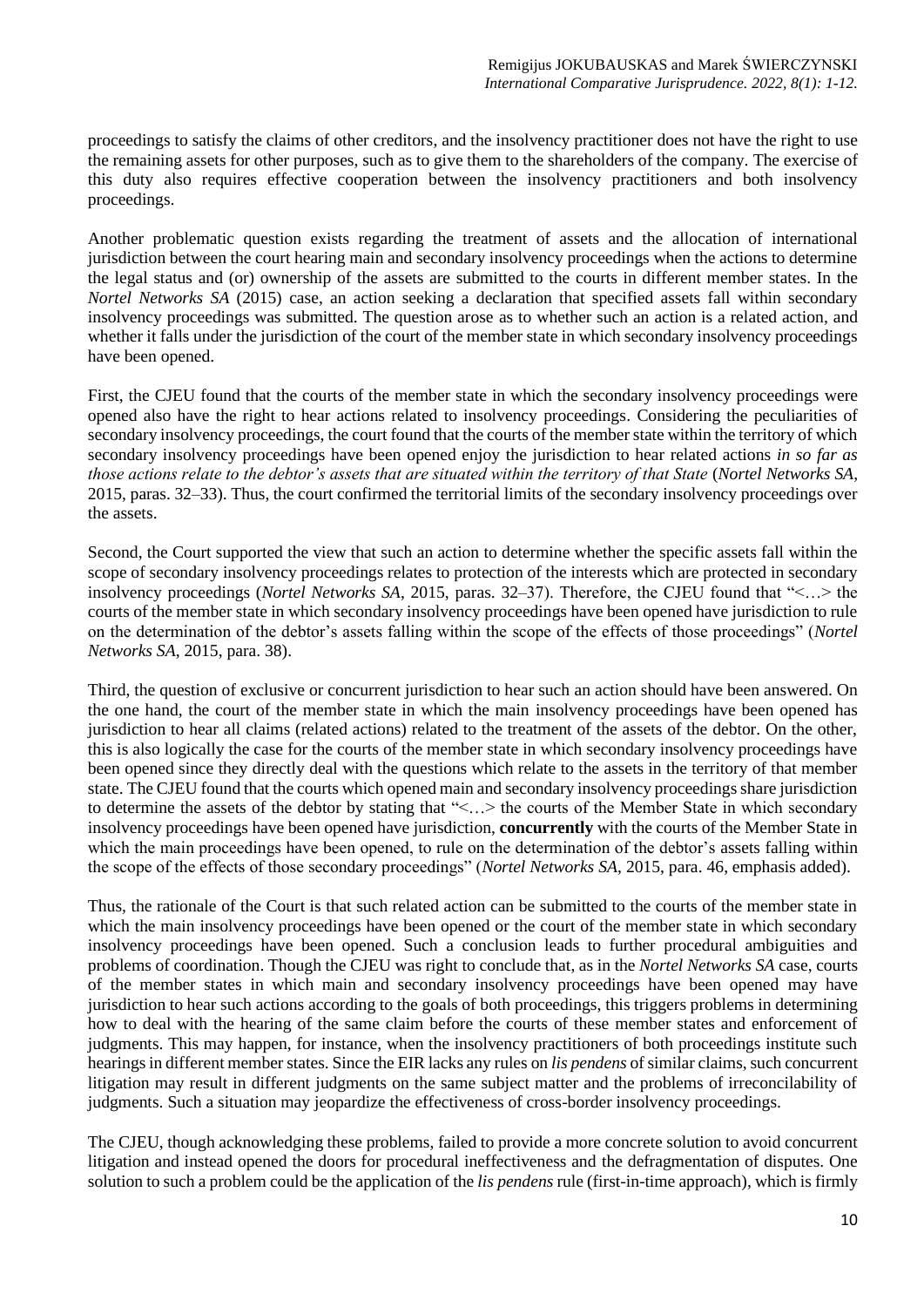established in EU private international law (Articles 29–34 of the Brussels lbis Regulation) and allows only the court first seized to rule on the action to avoid concurrent jurisdiction.

## **Conclusions**

1. Coordination in opening main and secondary insolvency proceedings may contribute to the effective solution of a debtor's insolvency problems. The courts in both proceedings should cooperate and coordinate to decide what type of insolvency proceedings (liquidation or restructuring) should be commenced. The opening of secondary insolvency proceedings primarily serves to protect the interests of local creditors. However, when considering opening these proceedings, other economic arguments, such as administration and the nature of the debtor's assets, should be assessed. The EIR also allows secondary insolvency proceedings to be converted, considering the nature of main insolvency proceedings. In case of opening liquidation or restructuring insolvency proceedings in the main insolvency proceedings, secondary insolvency proceedings should serve the same goals as the main proceedings.

2. The broad scope of Article 37(1)(b) of the EIR suggests that not only creditors, but also other interested third parties, such as directors, shareholders of the company and other interested parties, may have the right to request the opening of secondary insolvency proceedings, and that national laws on insolvency proceedings should not limit the right to request the opening of insolvency proceedings only to creditors.

3. Though the EIR allows creditors to lodge claims in main and secondary insolvency proceedings, it may create problems regarding how creditors should exercise this right and what law is applicable to the procedural aspects of the claim. The rationale in the *Alpine BAU* case suggests that exercising the right to lodge a claim (Article 45(1) of the EIR) in secondary insolvency proceedings follows the procedural aspects and time limits for the lodgement of such claims as established under the national law of the member state in which secondary insolvency proceedings are opened.

4. Shortcomings in the lack of coordination regarding related actions concerning the treatment of the debtor's assets are also found in the case law of the CJEU. The solution proposed in the *Nortel Networks SA* case for the concurrent jurisdiction may lead to irreconcilability of judgments and a lack of legal certainty. The solution to this problem could be the application of the general *lis pendens* rule.

### **References**

Bork, R. (2017). *Principle of cross-border insolvency law*. Intersentia.

CERIL. (2018). *CERIL REPORT 2018‐1 on Insolvency Regulation (Recast) and National Procedural Rule*. Retrieved from <https://www.ceril.eu/news/ceril-statement-2018-1-on-realisation-of-the-eu-insolvency-regul>

Franken, S. M. (2014). Cross-border insolvency law: A comparative institutional analysis. *Oxford Journal of Legal Studies*, *34*(1), 97–131. <https://dx.doi.org/10.2139/ssrn.2047399><br>INSOL Europe. (2012). Revision

of the European Insolvency Regulation. Retrieved from [https://www.insol](https://www.insol-europe.org/download/documents/588)[europe.org/download/documents/588](https://www.insol-europe.org/download/documents/588)

Judgment of the CJEU of 17 January 2006, Case No. C-1/04, Susanne Staubitz-Schreiber. *European Court Reports 2006 I-00701*. ECLI:EU:C:2006:39.

Judgment of the CJEU of 20 October 2011, Case No. C-396/09, Interedil Srl, in liquidation v. Fallimento Interedil Srl and Intesa Gestione Crediti SpA. *European Court Reports 2011 I-09915*. ECLI:EU:C:2011:671.

Judgment of the CJEU of 22 November 2012, Case No. C‑116/11, Bank Handlowy w Warszawie SA and PPHU 'ADAX'/Ryszard Adamiak v. Christianapol sp. z o.o. *Digital reports (Court Reports* – *general)*. ECLI:EU:C:2012:739.

Judgment of the CJEU of 4 September 2014, Case No. C‑327/13, Burgo Group SpA v. Illochroma SA and Jérôme Theetten. *Digital reports (Court Reports – general)*. ECLI:EU:C:2014:2158.

Judgment of the CJEU of 11 June 2015, Case No. C‑649/13, Comité d'entreprise de Nortel Networks SA and Others v. Cosme Rogeau liquidator of Nortel Networks SA and Cosme Rogeau liquidator of Nortel Networks SA v. Alan Robert Bloom and Others. *Digital reports (Court Reports* – *general)*. ECLI:EU:C:2015:384.

Judgment of the CJEU of 25 November 2021, Case No. C‑25/20, NK, Alpine BAU GmbH. *Digital reports (Court Reports* – *general* – *'Information on unpublished decisions' section)*. ECLI:EU:C:2021:963.

Judgment of the Court of Appeal of Lithuania of 6 May 2021 in case No. e2-634-553/2021.

Judgment of the UK Supreme Court of 29 April 2015, Trustees of the Olympic Airlines SA Pension and Life Assurance Scheme (Appellant) v. Olympic Airlines SA, [2015] UKSC 27.

Mevorach, I. (2021). Overlapping international instruments for enforcement of insolvency judgments: Undermining or strengthening universalism? *European Business Organization Law Review*, *22*, 283–315. <https://doi.org/10.1007/s40804-021-00204-4>

Opinion of Advocate General Kokkot of 24 May 2012 in case C‑116/11. *Digital reports (Court Reports* – *general)*. ECLI:EU:C:2012:308. Republic of Lithuania Law on Insolvency of Legal Persons (2021). Retrieved from [https://e](https://e-seimas.lrs.lt/portal/legalAct/lt/TAD/34805842493a11eca442ce6d75941970?jfwid=-19h0wllrya)[seimas.lrs.lt/portal/legalAct/lt/TAD/34805842493a11eca442ce6d75941970?jfwid=-19h0wllrya](https://e-seimas.lrs.lt/portal/legalAct/lt/TAD/34805842493a11eca442ce6d75941970?jfwid=-19h0wllrya)